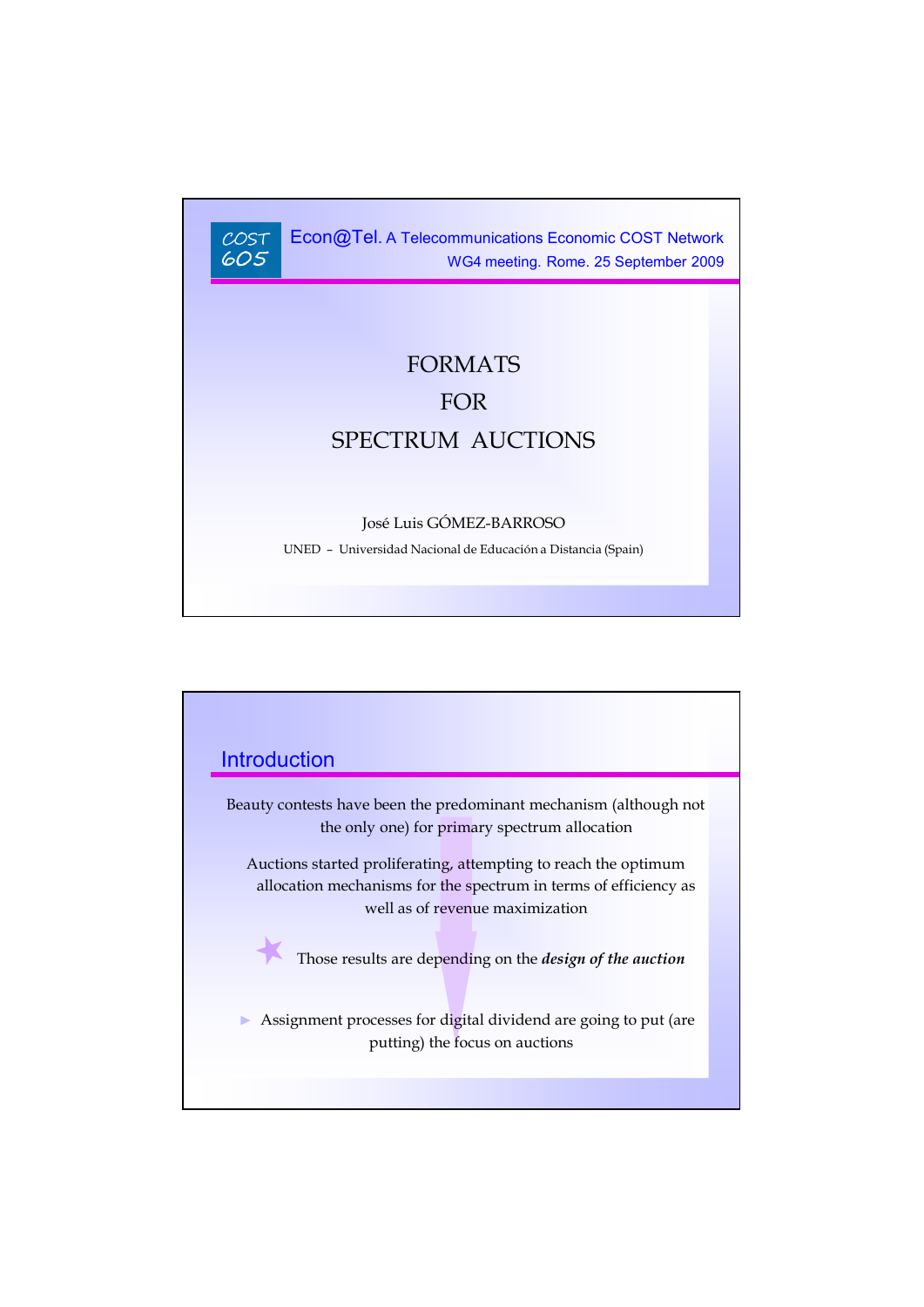## Auction design

- Open auction (bidders can see each others bids) Sealed bid auction (each bid is secret)
- One single round Multiple-Round Auction
- First-price auction (PWYB, pay what you bid) Second-price auction
- Sequential auction (bidders bid for one lot after another) Simultaneous auction (bids for all lots at the same time)
- Individual bidding (bids for individual items) Combinatorial or package bidding (bids for combinations of items)

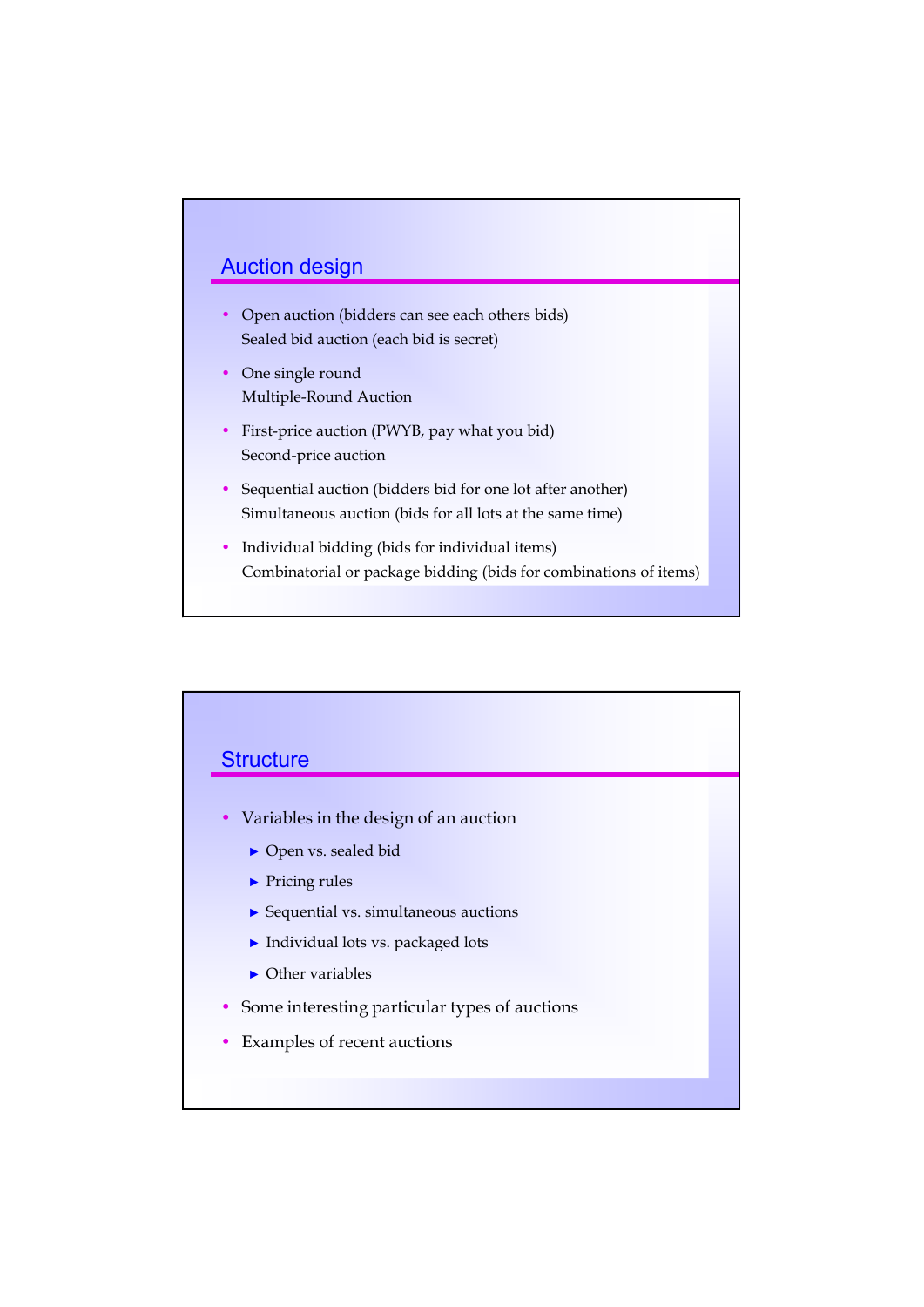

|               | Open bid vs. sealed-bid                                                                                                            |                                                                                                      |                                                                                                  |
|---------------|------------------------------------------------------------------------------------------------------------------------------------|------------------------------------------------------------------------------------------------------|--------------------------------------------------------------------------------------------------|
|               | <b>Benefits</b>                                                                                                                    | Costs                                                                                                | <b>Risks</b>                                                                                     |
| Open<br>bid   | If there is common<br>value, allows bidders to<br>learn from the<br>behaviour of<br>competitors. However<br>common value unlikely  | Weak bidders may be<br>discouraged from<br>participating<br>Can also be complex<br>and costly to run | Risk of collusion<br>between bidders and<br>low participation                                    |
| Sealed<br>bid | Encourages<br>participation where<br>there are bidder<br>asymmetries<br>Less susceptible to<br>collusion<br>Simple and easy to run | Bidders cannot learn<br>from other bids                                                              | Requires strategic<br>approach to bidding,<br>particularly where<br>winners pay what<br>they bid |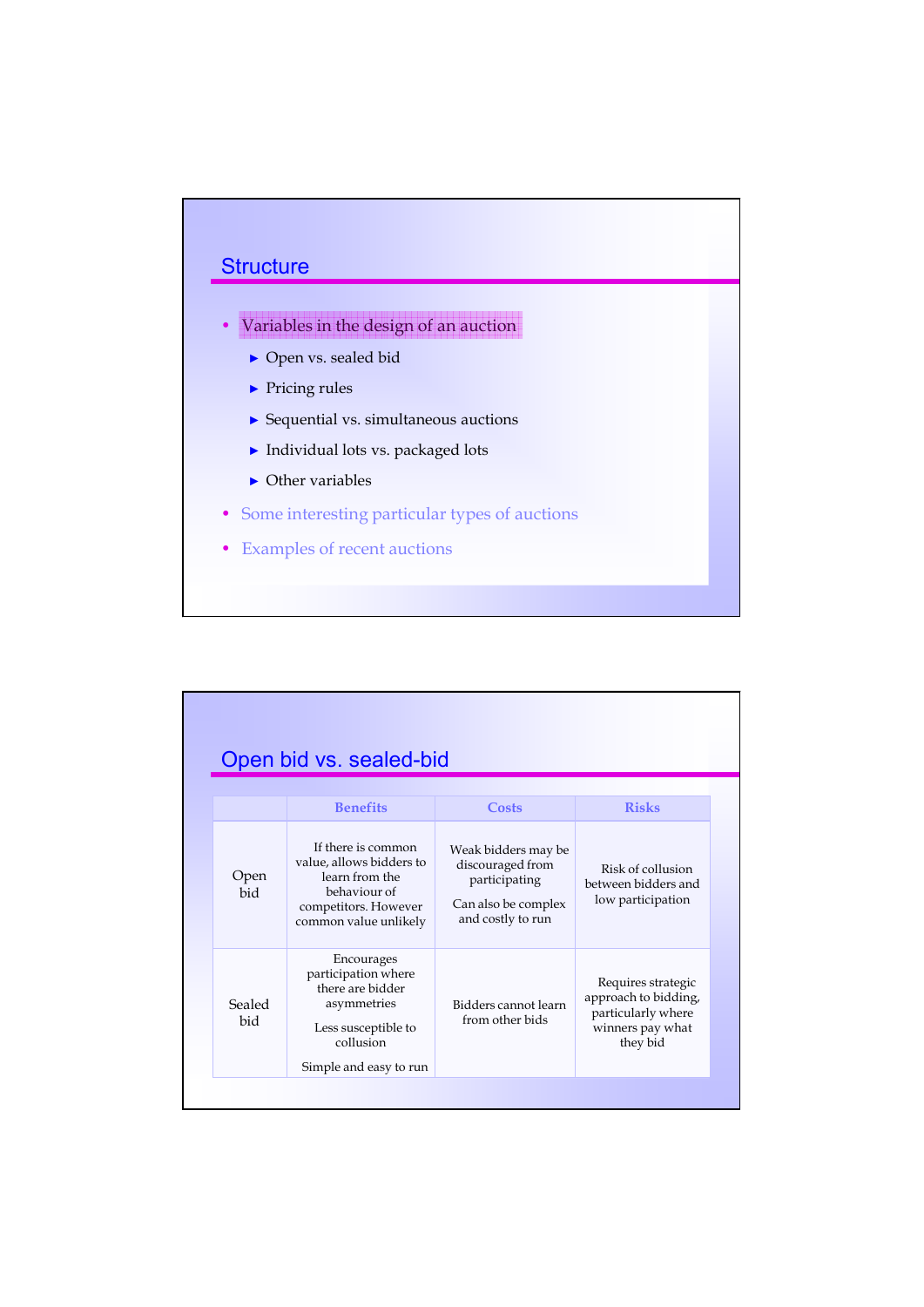|                                                                            | <b>Advantages</b>                                                                                                              | <b>Disadvantages</b>                                                                                                                                                        |
|----------------------------------------------------------------------------|--------------------------------------------------------------------------------------------------------------------------------|-----------------------------------------------------------------------------------------------------------------------------------------------------------------------------|
| Pay what you bid                                                           | Strategic manipulation with<br>asymmetric bidders is much<br>more costly<br>Fewer possibilities for<br>collusion<br>Simplicity | Less efficient as bidders<br>would shade down their bids                                                                                                                    |
| Opportunity cost<br>(Second price)<br>(Vickery-Clarkes<br>Grove mechanism) | More efficient outcome<br>likely because bidders have<br>incentive to bid their true<br>valuation                              | Inefficient where there are<br>bidder asymmetries<br>Can allow significant gains<br>from collusion<br>In practice, the incentives to<br>bid real valuations may not<br>work |

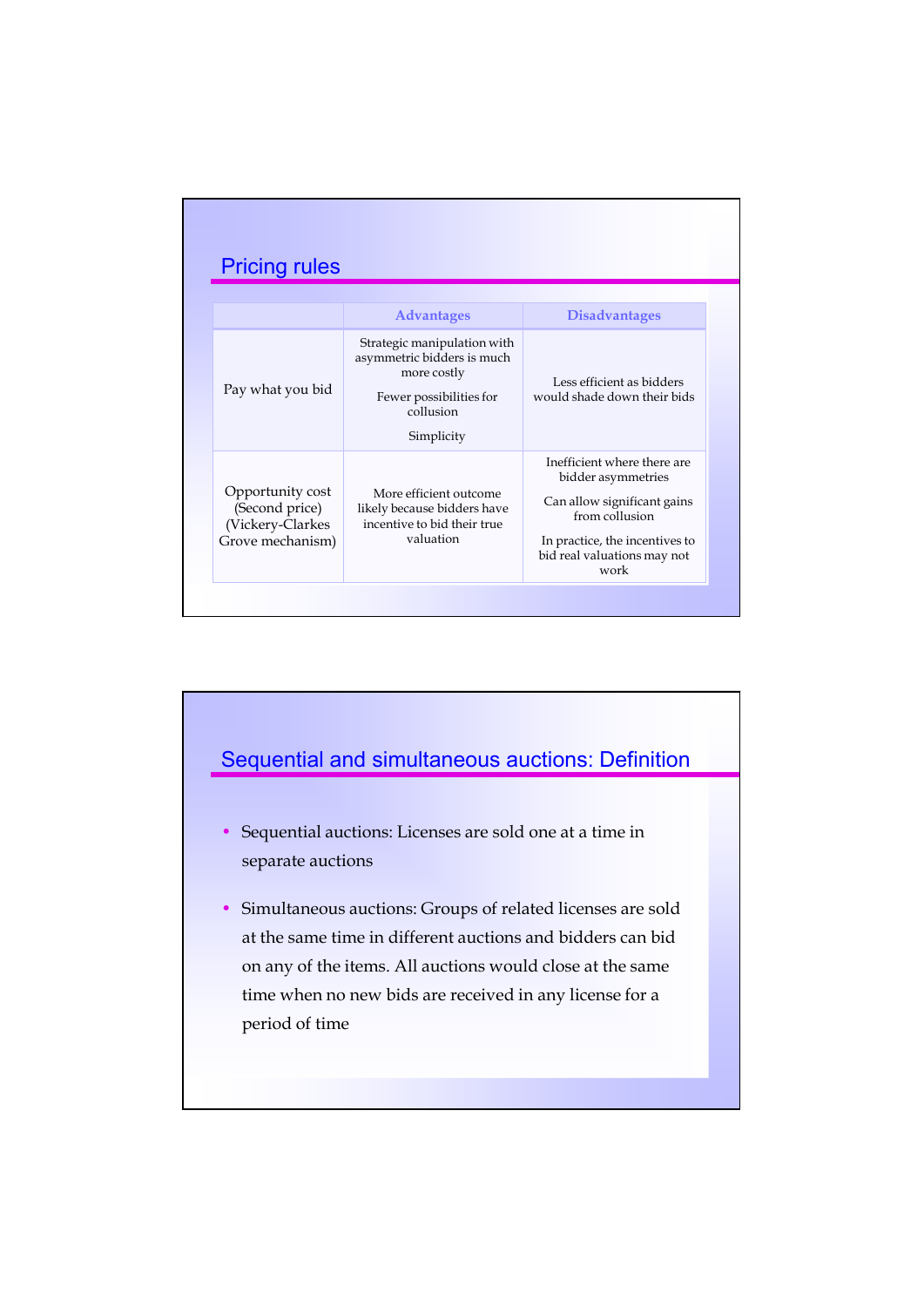# Aggregation risks

#### • Complement lots:

- ► A number of lots are required for fulfilling operator's plans
- ► When different lots are different licenses:
	- Gains in value could arise from obtaining two or more geographically neighbouring licenses (local synergies )
	- Gains in value accrue from obtaining increased numbers of licenses or markets (global synergies: economies of scale or scope among multiple licenses)

Aggregation risk: bidders get an insufficient number of lots

|                         |                                                                                                  | Sequential vs. simultaneous auctions                                                                                                           |                                                                                                                                                                                  |  |
|-------------------------|--------------------------------------------------------------------------------------------------|------------------------------------------------------------------------------------------------------------------------------------------------|----------------------------------------------------------------------------------------------------------------------------------------------------------------------------------|--|
|                         | <b>Benefits</b>                                                                                  | Costs                                                                                                                                          | <b>Risks</b>                                                                                                                                                                     |  |
| Sequential<br>auctions  | May allow bidders<br>to learn from<br>observing other bids<br>and is relatively<br>simple to run | Bidders may need to<br>understand the<br>coordination costs of<br>their bids at every<br>stage.<br>Costly to implement,<br>and time consuming  | Significant<br>aggregation risks if<br>lots are complements<br>(failure to acquire all<br>lots may leave some<br>lots stranded)<br>Substitution risks if<br>lots are substitutes |  |
| Simultaneous<br>actions | Allows bidders to<br>manage substitution<br>and aggregation<br>risks                             | Weak bidders may be<br>discouraged because it<br>is easier for strong<br>bidders to overbid<br>Bidders cannot learn<br>from each other's bids. | Inefficiency may<br>result if there is some<br>common value<br>uncertainty                                                                                                       |  |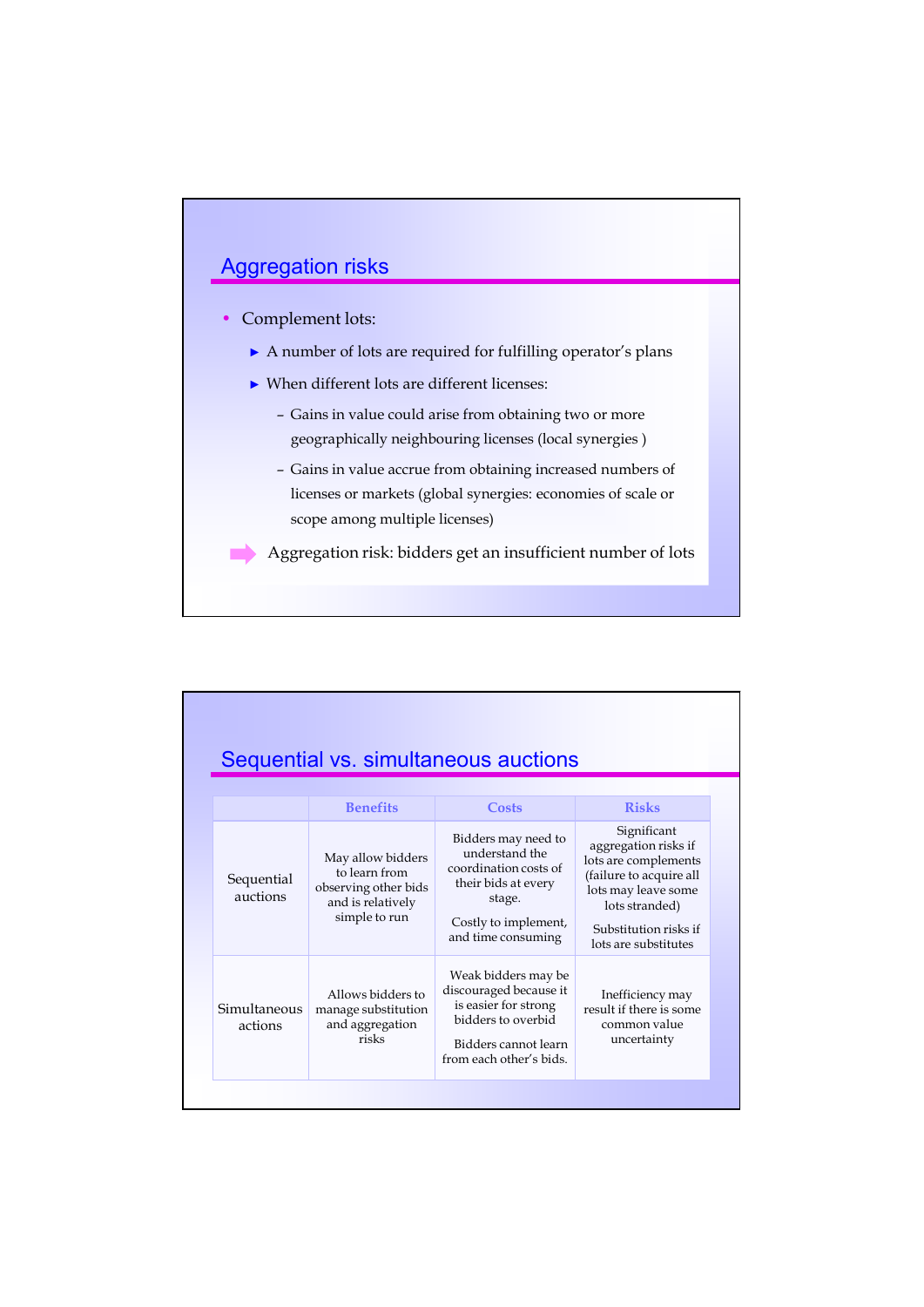|                 | <b>Advantages</b>                                                                                      | <b>Disadvantages</b>                                                                                                                    |
|-----------------|--------------------------------------------------------------------------------------------------------|-----------------------------------------------------------------------------------------------------------------------------------------|
| Package bidding | It allows bidders who require<br>complementary lots to acquire<br>them<br>It reduces aggregation risks | Threshold risk for smaller<br>bidders<br>Inability of bidders seeking<br>single lots to displace<br>aggregators seeking various<br>lots |

|                  | Generic vs. specific lots                                                                                  |                                                                                                                |                                                                                     |
|------------------|------------------------------------------------------------------------------------------------------------|----------------------------------------------------------------------------------------------------------------|-------------------------------------------------------------------------------------|
|                  | <b>Benefits</b>                                                                                            | Costs                                                                                                          | <b>Risks</b>                                                                        |
| Generic<br>lots  | Simplicity<br>All lots can be<br>assigned on a<br>contiguous basis                                         | A follow-up process<br>is required to assign<br>actual blocks between<br>winning bidders                       | Inhibition of<br>bidding when<br>bidders have strong<br>preferences between<br>lots |
| Specific<br>lots | Important when<br>proximity to other<br>bands of spectrum<br>matters or coordination<br>requirements exist | It requires evaluating<br>individual preferences<br>between lots.<br>Particularly so for<br>noncontiguous lots | Small risk of<br>exclusionary bidding<br>in bids for multiple<br>lots               |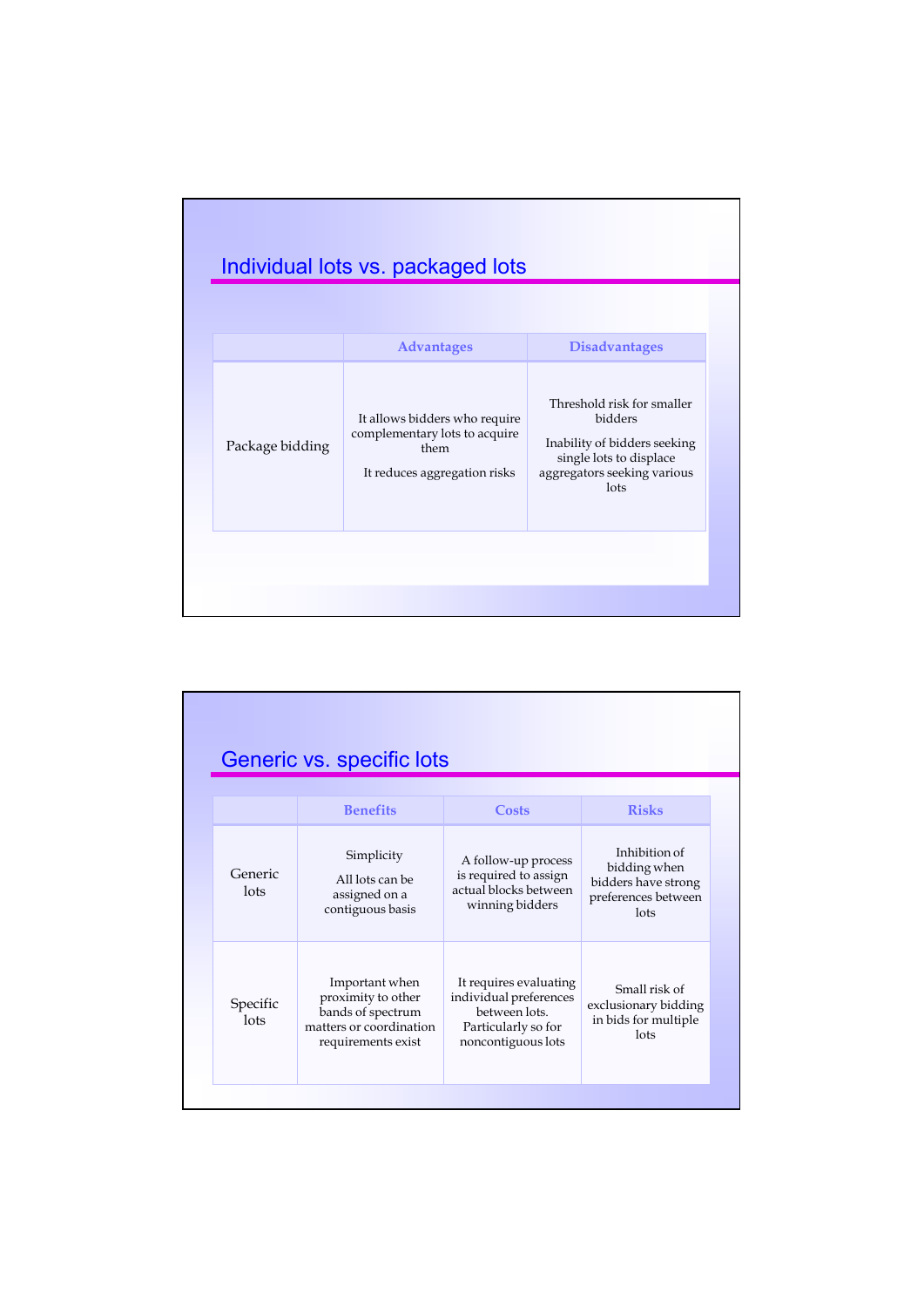### Combinatorial auctions

- In combinatorial or package auctions, bidders are allowed to choose the packages for themselves
	- ► These auctions allow the participants to bid both for complete packages (all-or-nothing bids) as well as for individual licenses
- Their usage is not yet generalised due to their complexity both for the auctioneer (in the solution of the winner determination problem) and for the bidders when placing their bids



- Transparency the details of the participants are either revealed or not revealed
- Bidder association this is either explicitly prohibited or not
- Reserve price
- Possibility of withdraw
- Eligibility rules
- Activity rules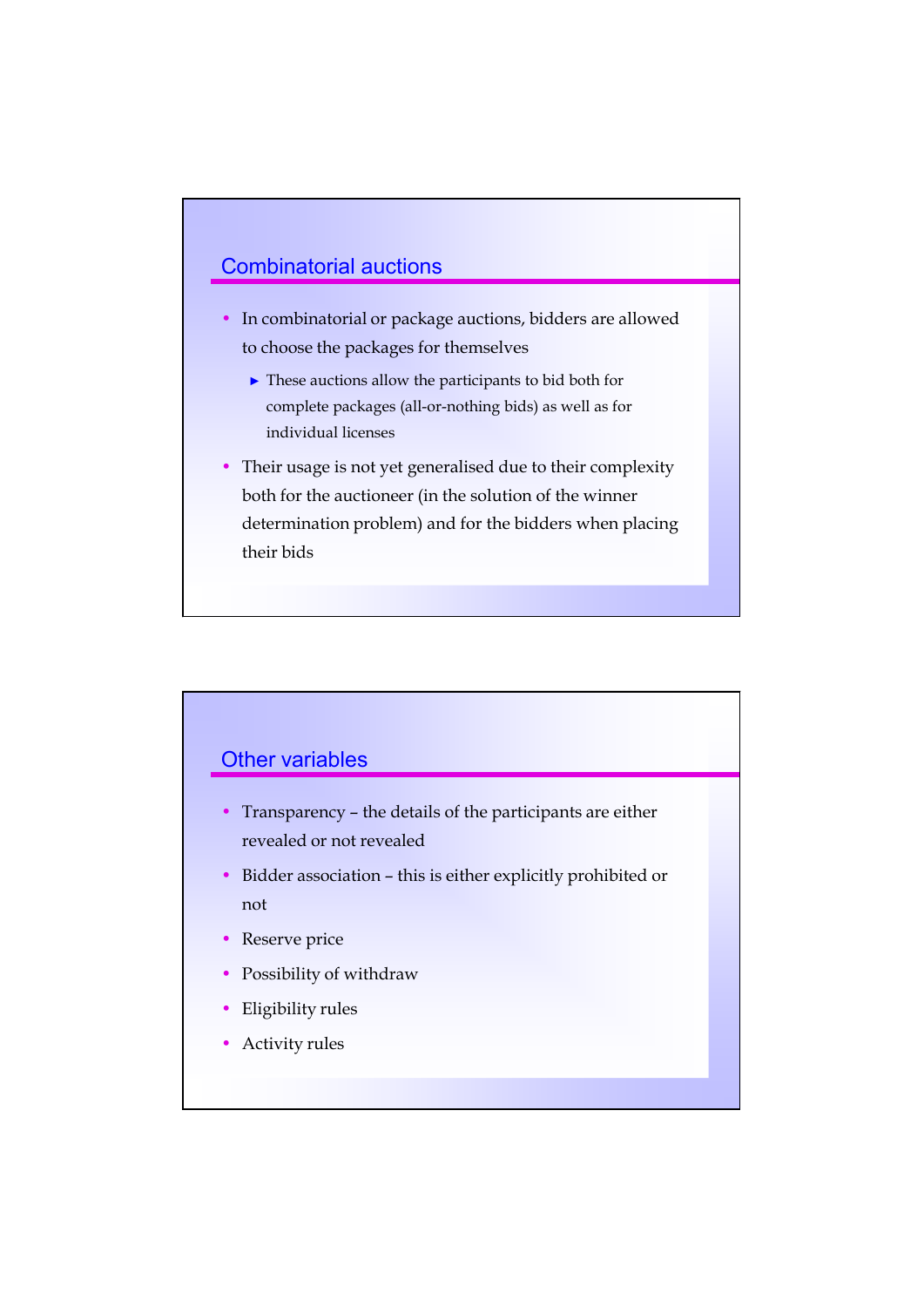#### **Structure**

- Variables in the design of an auction
	- ► Open vs. sealed bid
	- ► Pricing rules
	- ► Sequential vs. simultaneous auctions
	- ► Individual lots vs. packaged lots
	- ► Other variables
- Some interesting particular types of auctions
- Examples of recent auctions



- Also called the Simultaneous Ascending Auction
- Discrete, successive rounds where participants submit a series of single-item bids for the desired licenses
- The higher bids for each license become the standing prices for the next round of bidding
- The auction ends when no new bids are posted in a round in any license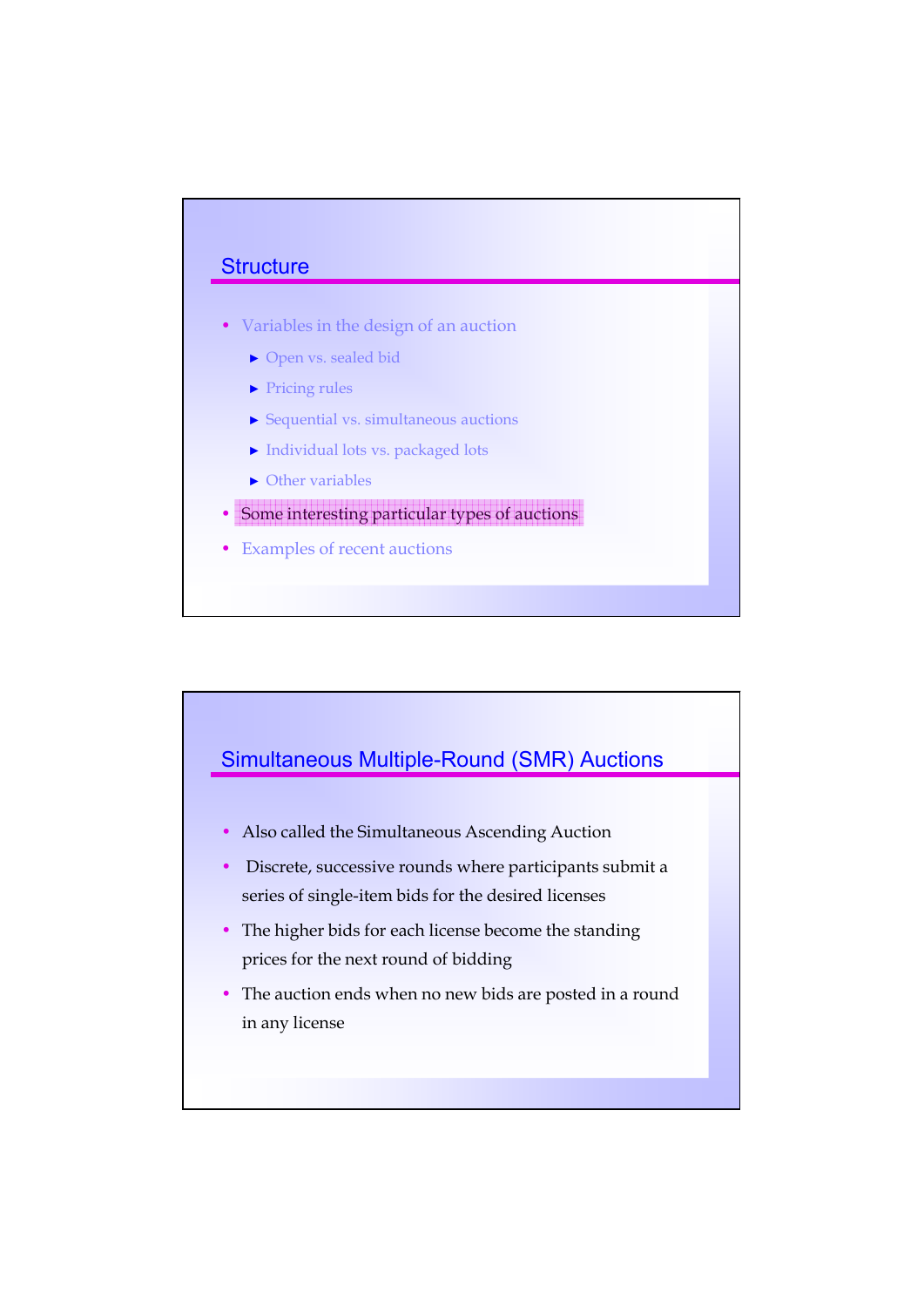## Iterative combinatorial auctions

- At the beginning of each round, bidders submit prices for one or more packages
- Then the auctioneer solves the winner determination problem, announces provisional allocation and asks prices for the next round
- The auction ends at a fixed deadline or when no new bids are submitted

## Ascending proxy auctions

- Bidders report their valuation about packages to a proxy agent
- The proxy agents iteratively submit package bids, selecting the best profit opportunity according to the inputted values
- The auctioneer considers all bids (from present and past rounds) and chooses his best feasible collection of bids
- The auctioneer announces provisional allocation and the process continues until no new bids are submitted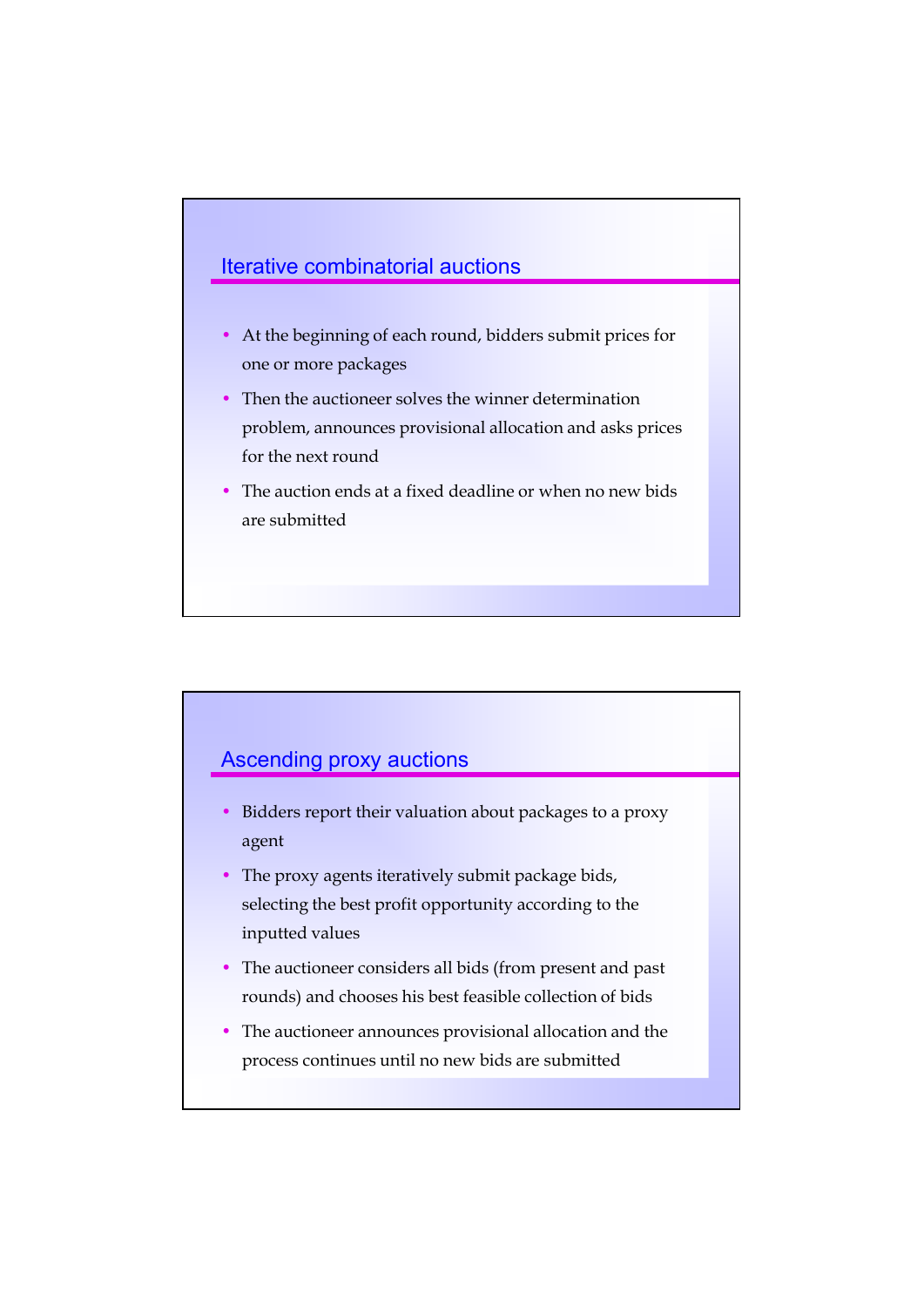# Clock-proxy auction

- Hybrid auction format that begins with a clock phase and ends with a final proxy round
- In the clock phase, the auctioneer announces prices for each item being sold and bidders indicate the demanded quantities. Prices will continue going up until there are no items with excess demand
- The auction finishes with a proxy round in which bidders submit their preferences to a proxy agent

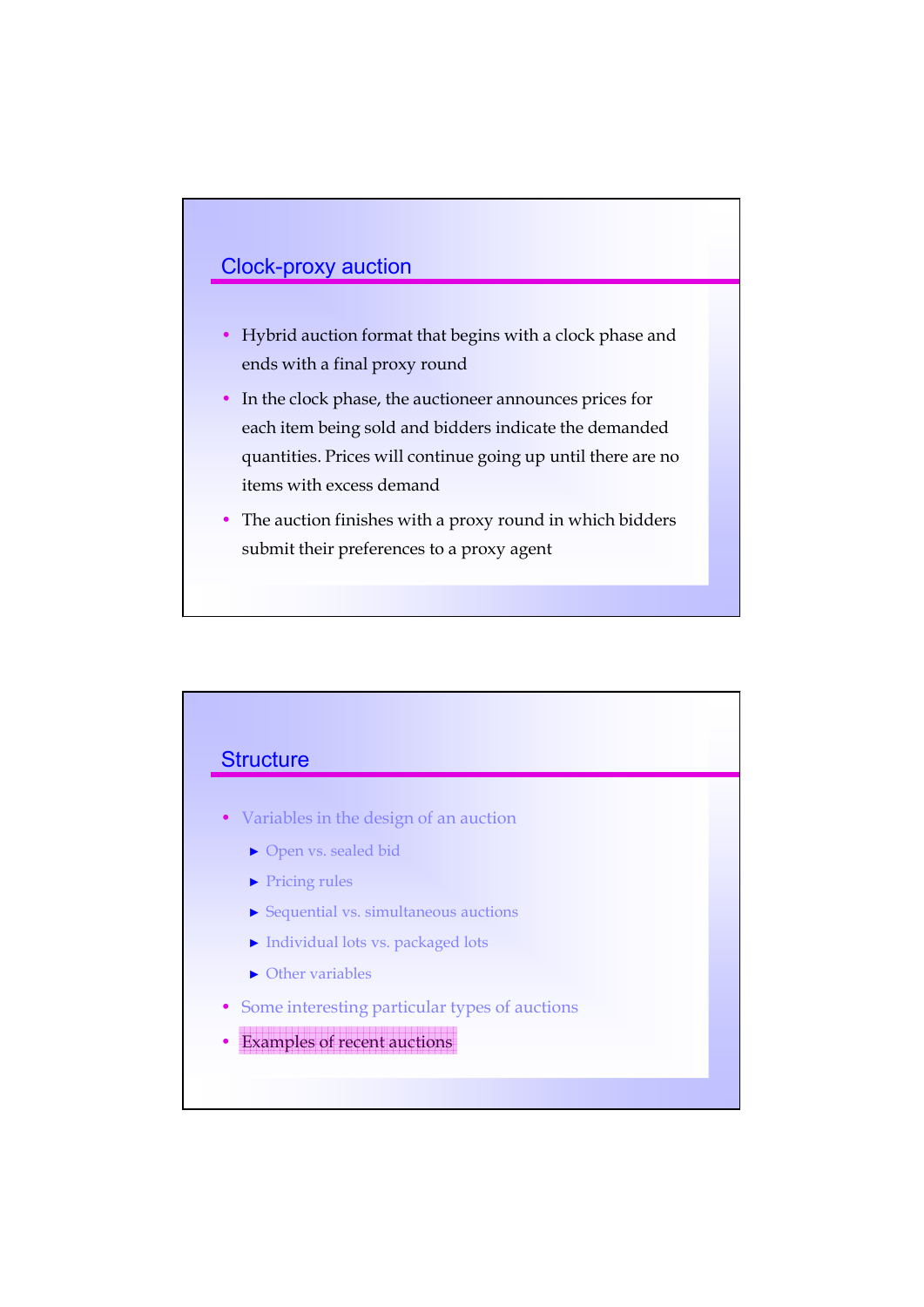#### Spectrum auctions

- The first country in using spectrum auctions was New Zealand in 1989
- The turning point for auctions happened in 2000-2001 with European 3G (UMTS) licences auctions
- In June 2002, Nigeria held the first combinatorial auction for regional fixed wireless access (FWA) licenses
- The "digital dividend" resulting from the television analogue switch off represents a great opportunity for introducing some criteria attempting to increase the efficiency in the usage of the spectrum
- The United States 700 MHz FCC wireless spectrum auction has put the focus on auctions

#### UMTS auctions

- Denmark: Sealed bid auction
- Greece: Sealed bid auction (three phases)
- United Kingdom, The Netherlands, Belgium: Simultaneous ascending auctions
- Germany and Austria: Simultaneous ascending auctions (two stages: Only bidders who won at least two spectrum blocks in the first stage were allowed to participate in the second stage)
- **Italy** 
	- ► First stage: beauty contest
	- ► Second stage: open bid multiple round auction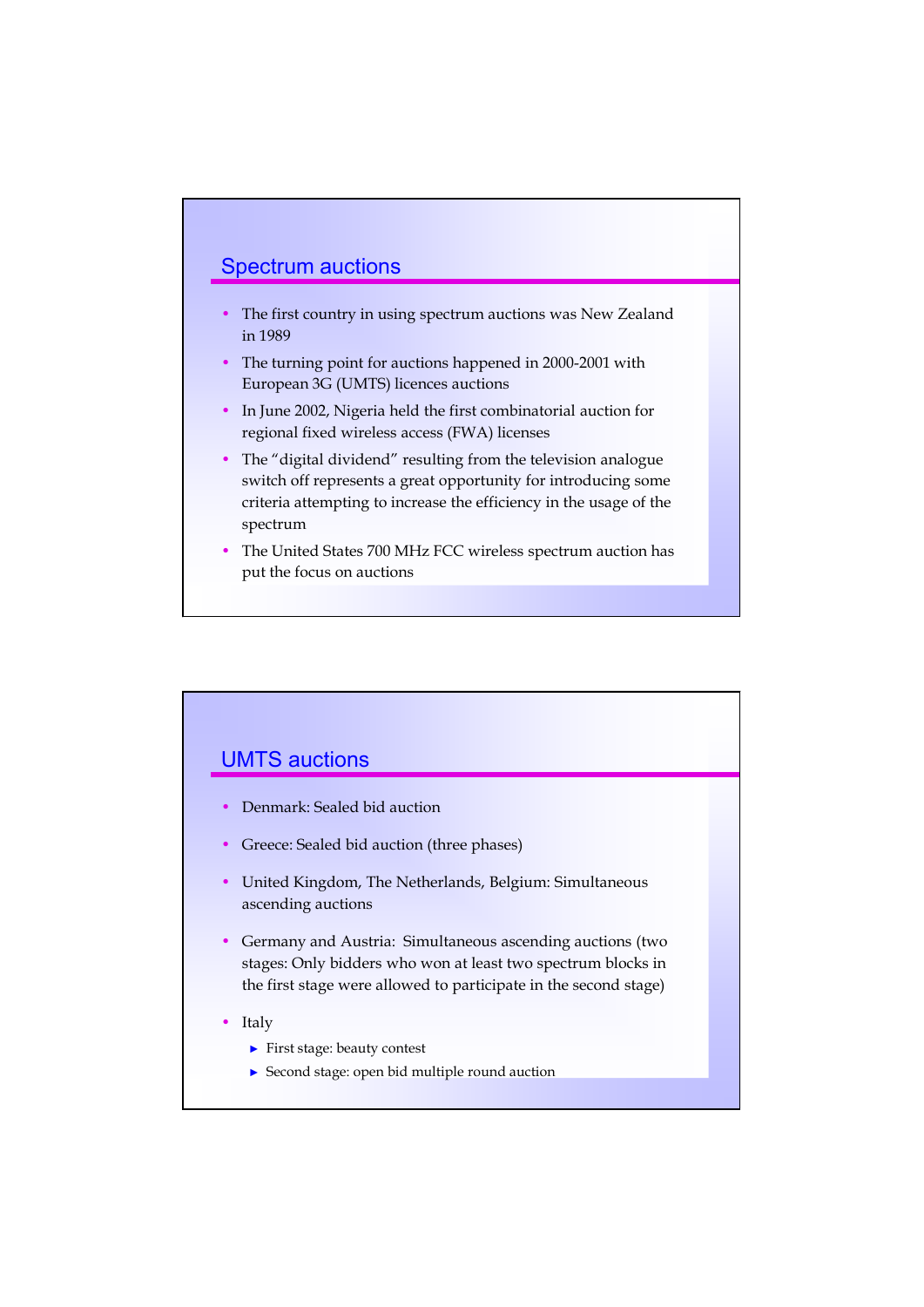#### FCC. Auction 73 (700 MHz band)

- March 2008
- Simultaneous Multiple Round Auction. PWYB
- Package bidding on C block licenses
	- ► Individual bids on C Block licenses for REAGs 1-12
	- ► Package bids on the following combinations of C Block
		- (i) REAGs 1-8 (the "50 States" package)
		- (ii) REAGs 10 and 12, comprising the "Atlantic" package
		- (iii) REAGs 9 and 11, comprising the U.S. Pacific territories

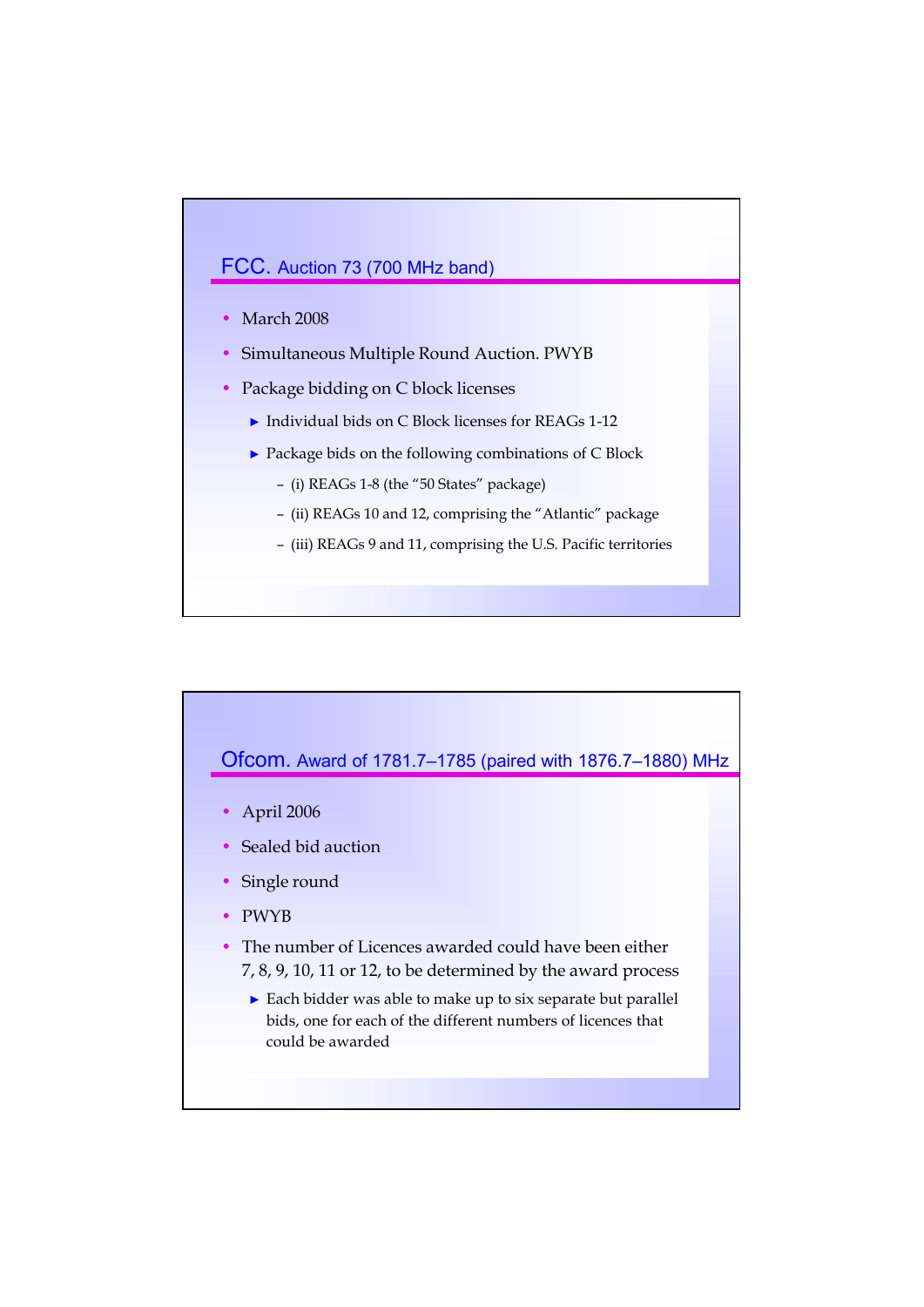|                                            | Option (number of licences on offer) |                                      |            |            |            |                       |
|--------------------------------------------|--------------------------------------|--------------------------------------|------------|------------|------------|-----------------------|
| <b>Bidder</b>                              | 7                                    | 8                                    | 9          | 10         | 11         | 12                    |
| British Telecommunications PLC             | £305,112                             | £205,112                             | £275,112   | £275.112   | £275.112   | £275,112              |
| Cable and Wireless UK (England)            | £281.002                             | £281,002                             | £101.002   | £51,002    | £51,002    | £51.002               |
| COLT Mobile Telecommunications I td.       | £1.513.218                           | £1,513,218                           | £1,513,218 | £1,513,218 | £1.513.218 | £1,513,218            |
| Cyberpress Ltd                             | £151.999                             | £151.999                             | £151.999   | £151,999   | £151.999   | £151.999              |
| <b>EMS Solutions Ltd</b>                   | £113.000                             | £113,000                             | £113,000   | £113,000   | £113,000   | £113,000              |
| Mapesbury Communications Ltd               | £/6,660                              | £/6,660                              | £/6,660    | £/6,660    | £/6,660    | £76,660               |
| O2 (UK) I td                               | £209,888                             | £209.888                             | £209,888   | £209.888   | £209,888   | £209,888              |
| Opal Telecom Ltd                           | £155,555                             | £155.555                             | £155,555   | £155,555   | £155,555   | £155.555              |
| Orange Personal Communications Services Hd | £50000                               | £50,000                              | £50,000    | £50,000    | £50,000    | £50,000               |
| PLDT (UK) Ltd                              | £88.889                              | £88.889                              | £88.889    | £88,889    | £88,889    | £88.889               |
| Shyam Telecom UK Ltd                       | £101.011                             | £101.011                             | £101.011   | £101.011   | £101,011   | £101.011              |
| Spring Mobil AB                            | £50.110                              | £50,110                              | £50,110    | £50,110    | £50.110    | £50,110               |
| Teleware PLC                               |                                      | £1.001.880   £1.001.880   £1.001.880 |            | £1.001.880 |            | £1,001,880 £1,001,880 |
| Zvnetix Ltd                                | £50,000                              | £50,000                              | £50,000    | £50,000    | £50,000    | £50,000               |
| <b>Option total</b>                        | £3,618,654                           | £3.721.664                           | £3,622,665 | £3.687.212 |            | £3,738,214 £3,788,324 |

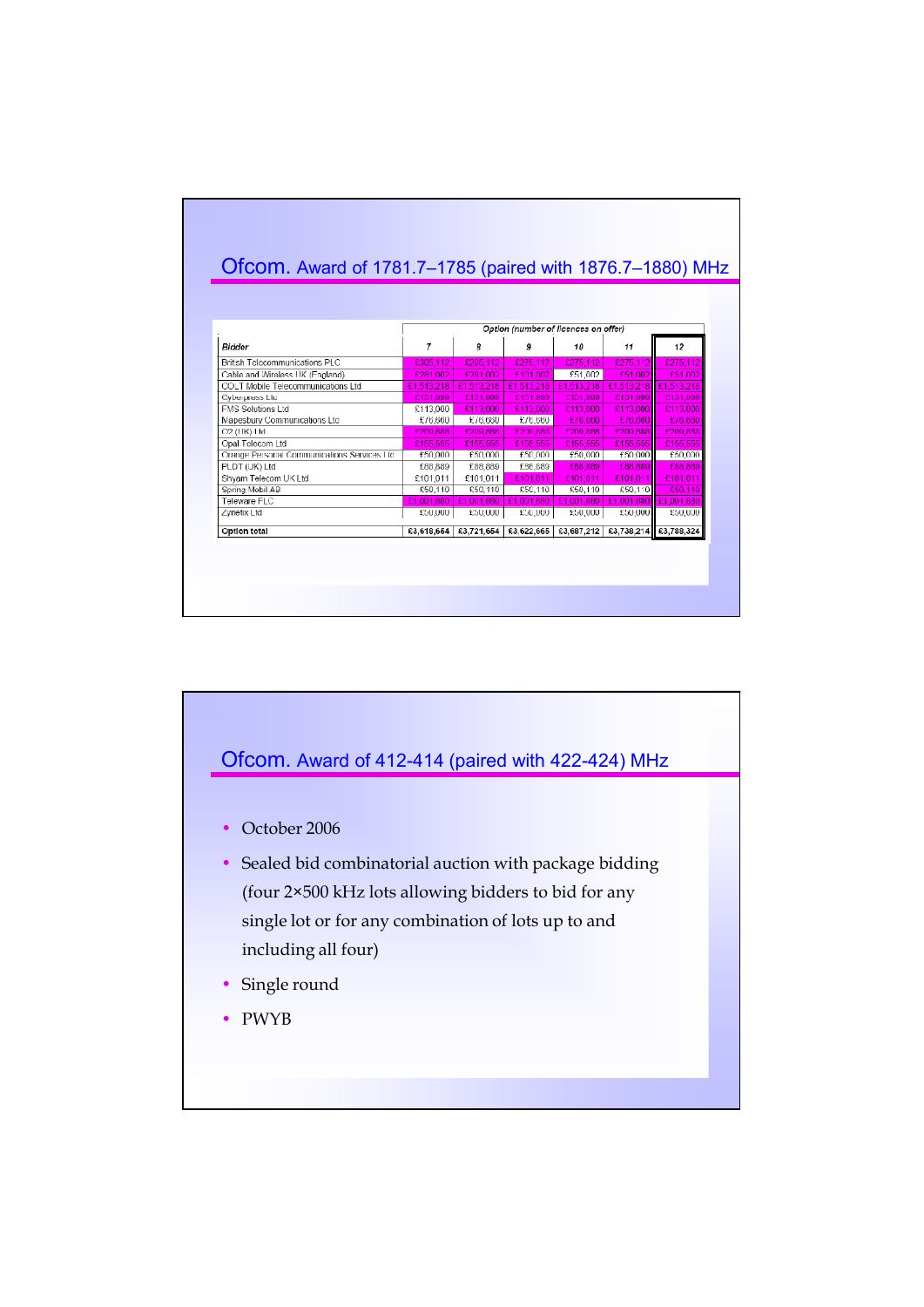| Frequency lot  | AirRadio<br>Limited | Argiva<br>Limited | Motorola<br>Ltd. | T-Mobile<br>(UK) Ltd | The Joint<br>Radio<br>Company<br>Limited | Ventura<br>Team<br>Spectrum<br><b>One Limited</b> |
|----------------|---------------------|-------------------|------------------|----------------------|------------------------------------------|---------------------------------------------------|
| Α              | £200.037            | £781.000          | £205,000         | No bid               | £113.142                                 | No bid                                            |
| $\overline{B}$ | £200.037            | £781.000          | £205.000         | No bid               | £113.144                                 | No bid                                            |
| ਟ              | £200,037            | £781.000          | £205,000         | No bid               | £113.141                                 | No bid                                            |
| D              | £200.037            | £781.000          | £205.000         | No bid               | £113.143                                 | No bid                                            |
| A and B        | £200.037            | £1.031.000        | £205,000         | No bid               | £113.149                                 | No bid                                            |
| A and C        | £200,037            | £1.031.000        | £205,000         | No bid               | £113,145                                 | No bid                                            |
| A and D        | £200.037            | £1,031,000        | £205.000         | No bid               | £113.148                                 | No bid                                            |
| B and C        | £200.037            | £1,031,000        | £205,000         | No bid               | £113,147                                 | No bid                                            |
| B and D        | £200.037            | £1,031,000        | £205.000         | No bid               | £113.150                                 | No bid                                            |
| C and D        | £200.037            | £1,031,000        | £205.000         | No bid               | £113,146                                 | No bid                                            |
| A, B and C     | £200.037            | £1,281,000        | £205,000         | No bid               | No bid                                   | £387.700                                          |
| A. B and D     | £200.037            | £1.281.000        | £205.000         | No bid               | No bid                                   | No bid                                            |
| A. C and D     | £200.037            | £1.281.000        | £205,000         | No bid               | No bid                                   | No bid                                            |
| B. C and D     | £200.037            | £1.281,000        | £205,000         | No bid               | No bid                                   | £327,700                                          |
| A, B, C and D  | £200.037            | £1.500.025        | £205.000         | £250.239             | No bid                                   | £387.700                                          |

# ComReg and Ofcom. Award of 1785-1805 MHz • Ireland and Northern Ireland. May 2007 • Sequential auction • Sealed bid auction • Opportunity cost price • First auction in Eire (holding the first auction in the jurisdiction which has the larger potential market may limit the potential impact of aggregation risks)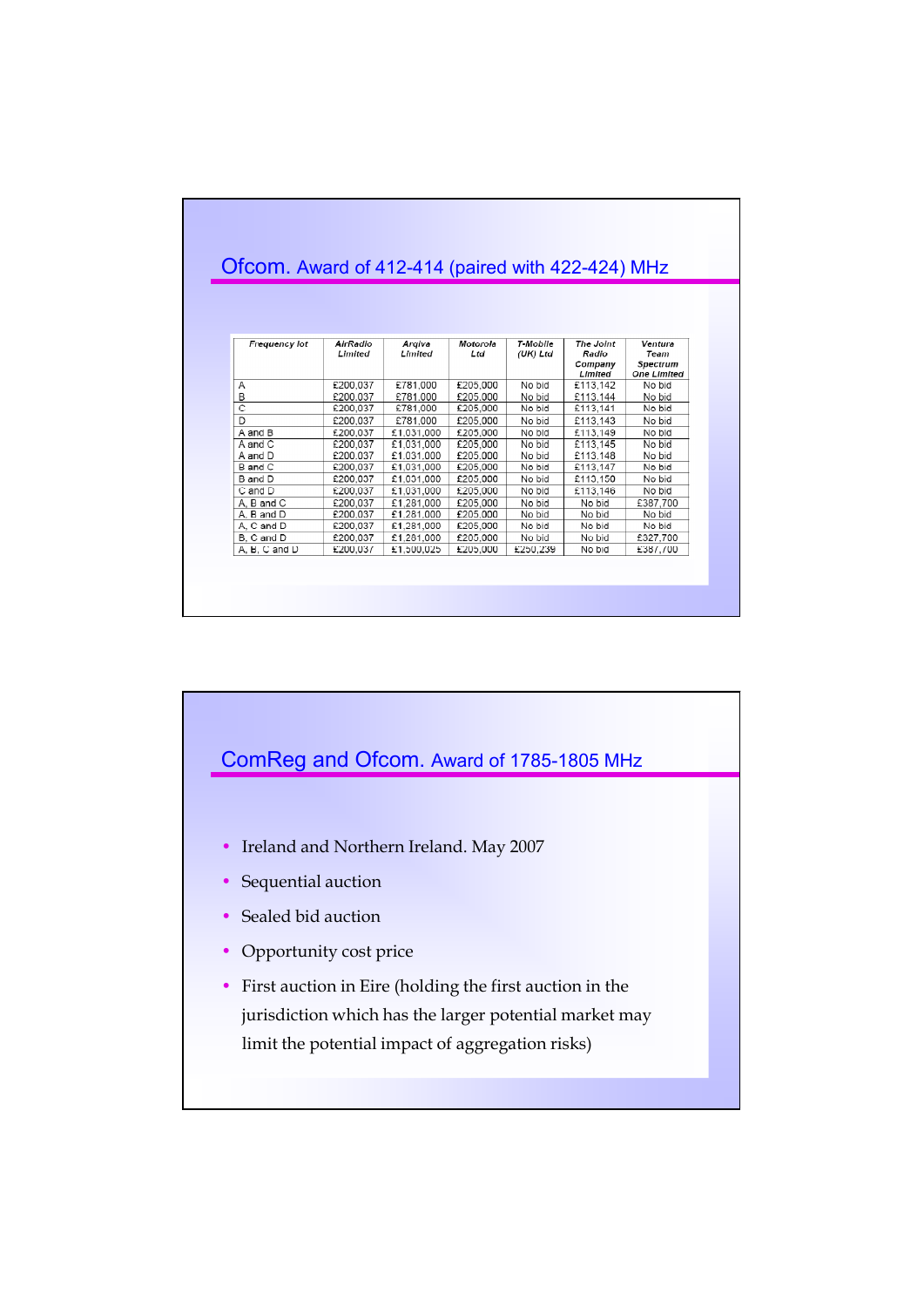